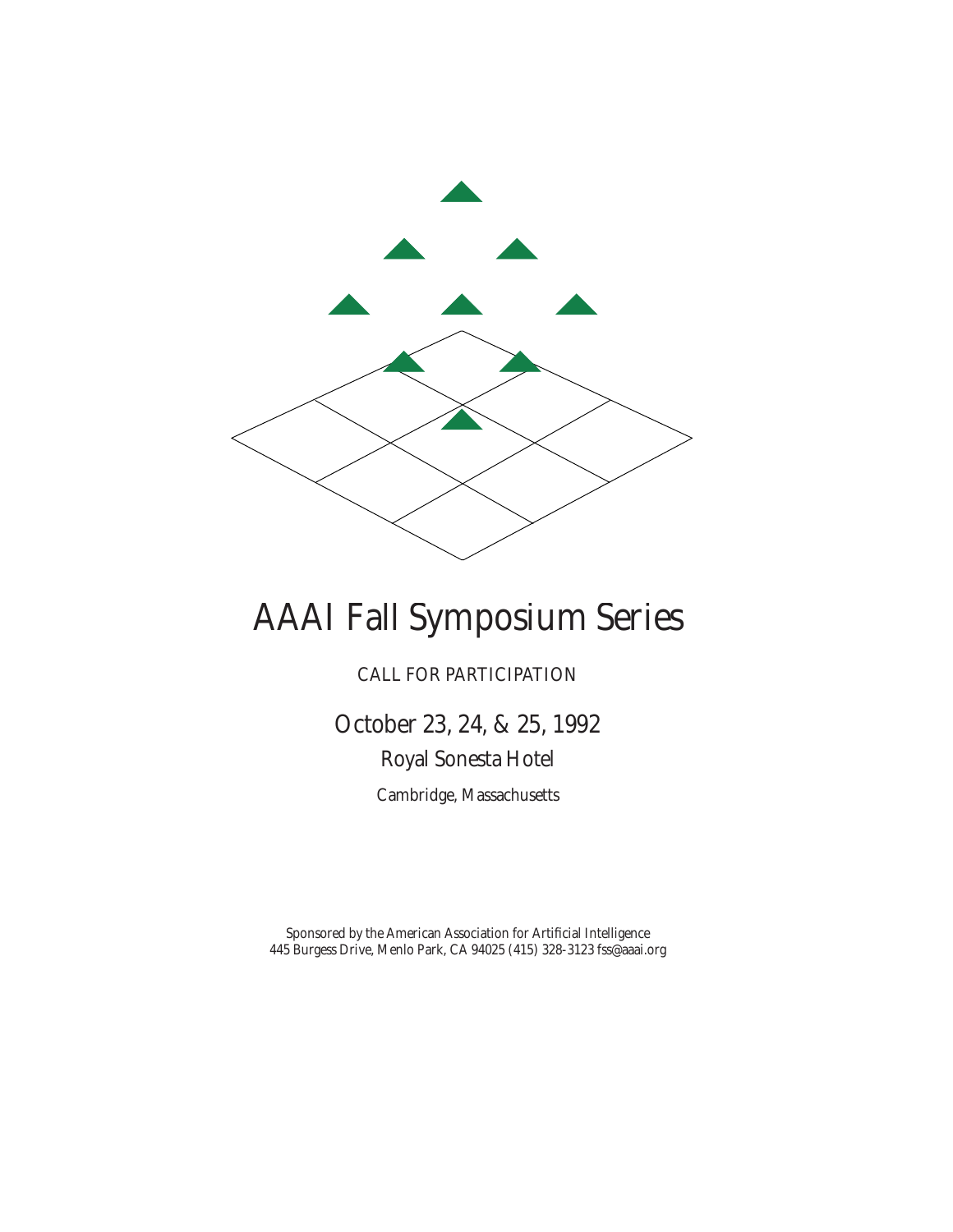#### *Introduction*

The American Association for Artificial Intelligence presents the 1992 Fall Symposium Series, to be held Friday through Sunday, October 23–25, 1992 at the Royal Sonesta, Cambridge, Massachusetts.

The topics of the five symposia in the 1992 Spring Symposium Series are:

- Applications of AI to Real-World Autonomous Mobile Robots
- Design from Physical Principles
- Intelligent Scientific Computation
- Issues in Description Logics: Users Meet Developers
- Probabilistic Approaches to Natural Language

Most symposia will be limited to approximately sixty participants. Each participant will be expected to attend a single symposium. Working notes will be prepared and distributed to participants in each symposium.

A general plenary session will be scheduled in which the highlights of each symposium will be presented and an informal reception will be held on Friday evening, October 23.

In addition to invited participants, a limited number of other interested parties will be allowed to register in each symposium. Registration information will be available in July 1992. To obtain registration information write to the address listed on the front of this brochure.

#### *Submission Requirements*

Submission requirements vary with each symposium, and are listed in the descriptions of the symposia. Please send your submissions directly to the address given in the description. Do **not** send submissions to AAAI. All submissions must arrive by May 11, 1992. Acceptances will be mailed by June 8, 1992. Material for inclusion in the working notes of the symposia will be required by August 10, 1992.

## *Applications of Artificial Intelligence to Real-World Autonomous Mobile Robots*

Building intelligent robots that can perform tasks autonomously in the real world has long been a goal of AI research. While a great deal of progress has been made towards this goal in recent years, there is still a wide gap between what theorists claim should be possible and what has actually been demonstrated on real robots.

Various conjectures have been made as to why this gap between theory and practice exists. Some have stated that the theories have simply outpaced the hardware available, but that a few years of engineering effort should suffice to bridge the gap. On the other hand, several researchers engaged in the experimental investigation of real robots have concluded that current theory is based on fundamentally flawed assumptions and cannot be extended to real applications without major changes.

The purpose of this symposium is to bring together AI and robotics researchers to explore the following issues:

• What recent results from the AI research community are ready to be applied to realworld robots?

• For those results which are not yet suitable for implementation, what are the outstanding issues that must be resolved? Are current theories really based on unrealistic assumptions, or are there simpler ways around the difficulties that have been overlooked?

• To what degree can formal theories be applied to practical problems of autonomous robots? Are there limits to what we can characterize mathematically? Can a theory be principled without being formal, and if so, what are the qualities one should strive for in such a theory?

This symposium solicits submissions in the following major categories.

*• Descriptions of formal theories which have been implemented on real robots.*

Submissions in this category should present experimental data and draw conclusions about the applicability of the theory based on this data.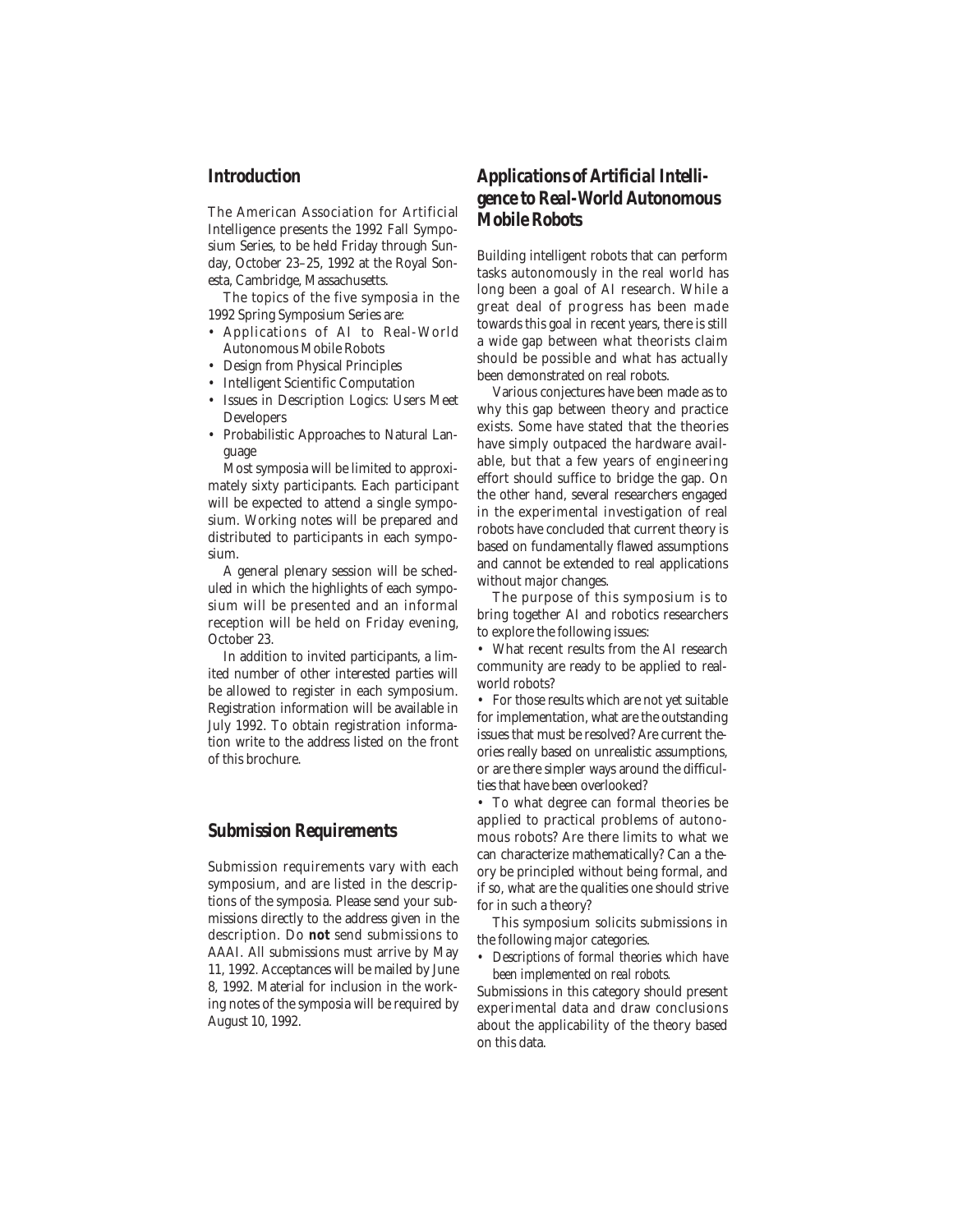*• Descriptions of theories that aspire to be implemented on real robots but which have not yet been implemented.* 

Submissions in this category should make strong arguments as to why the theory will be implementable, and what outstanding issues must be resolved before such implementation is possible. Research performed using simulated or stylized environments should provide strong support concerning their eventual applicability to physical robots.

*• Descriptions of work performed on real robots that does not have a sound theoretical basis.*

Submissions in this category should describe robots performing complex tasks beyond the capabilities of currently implemented theory. Such papers should comment on whether or not it might be possible to give the work a sound theoretical foundation, and what work needs to be done to achieve this.

Results need not be positive; descriptions of outstanding problems—both theoretical and practical—and why current technology is not adequate to solve them are explicitly encouraged. Possible topics for papers include but are not limited to:

- Sensor systems and algorithms
- Navigation algorithms
- Manipulation algorithms
- Dealing with noisy sensor data
- Detecting and recovering from failures
- How to allocate scarce computational resources
- Time-critical planning and control
- Planning in partially unpredictable environments
- Potential applications of autonomous mobile robots
- Case studies of successful and unsuccessful applications

Controversial or informal submissions are encouraged.

Send submissions to:

Marc Slack

The Mitre Corporation, mail stop z401 7525 Colshire Drive

McLean, Virginia, 22102-3481.

Electronic submissions are acceptable

only as flat ascii files with no figures. Send

electronic submissions to Marc Slack at slack@starbase.mitre.org. All submissions must arrive by May 11, 1992.

*Program Committee:* Avi Kak, Steve Chien, Marc Slack (cochair), Erann Gat (gat@robotics.jpl.nasa.gov, cochair)

### *Design from Physical Principles*

This symposium concentrates on the use and representation of skills of mathematics, physics and engineering towards the design of all kinds of physical artifacts and processes. The objective of the symposium is to bring together researchers from a diverse set of areas with a common interest in design from physical principles. These areas include, among others, modeling, dynamics, qualitative, temporal, geometric and terminological reasoning, as well as planning, diagnosis, learning, automated deduction, and traditional engineering design. Design provides these researchers a common focus to communicate their ideas, to combine their techniques, and to evaluate their progress.

For the purpose of this symposium, the term *design* is used in a broad, interdisciplinary sense, which includes not only the creation of physical artifacts, but, for example, the creation of discrete and continuous processes, as studied in the planning and qualitative reasoning communities, and the repair or evolution of these creations, as studied within the diagnosis community. Examples include the design of self-repairing devices, chemical processes, controllers of manufacturing processes, and other tasks which draw upon a diverse set of representational and reasoning formalisms.

The symposium focus is on using physical principles—-whether they be scientific, mathematical, or commonsense. Research in the AI design community has largely focused on configuration design, drawing from results on constraint satisfaction and hierarchical planning. Most of this work has not emphasized the physical knowledge, mathematical skills, analytical tools and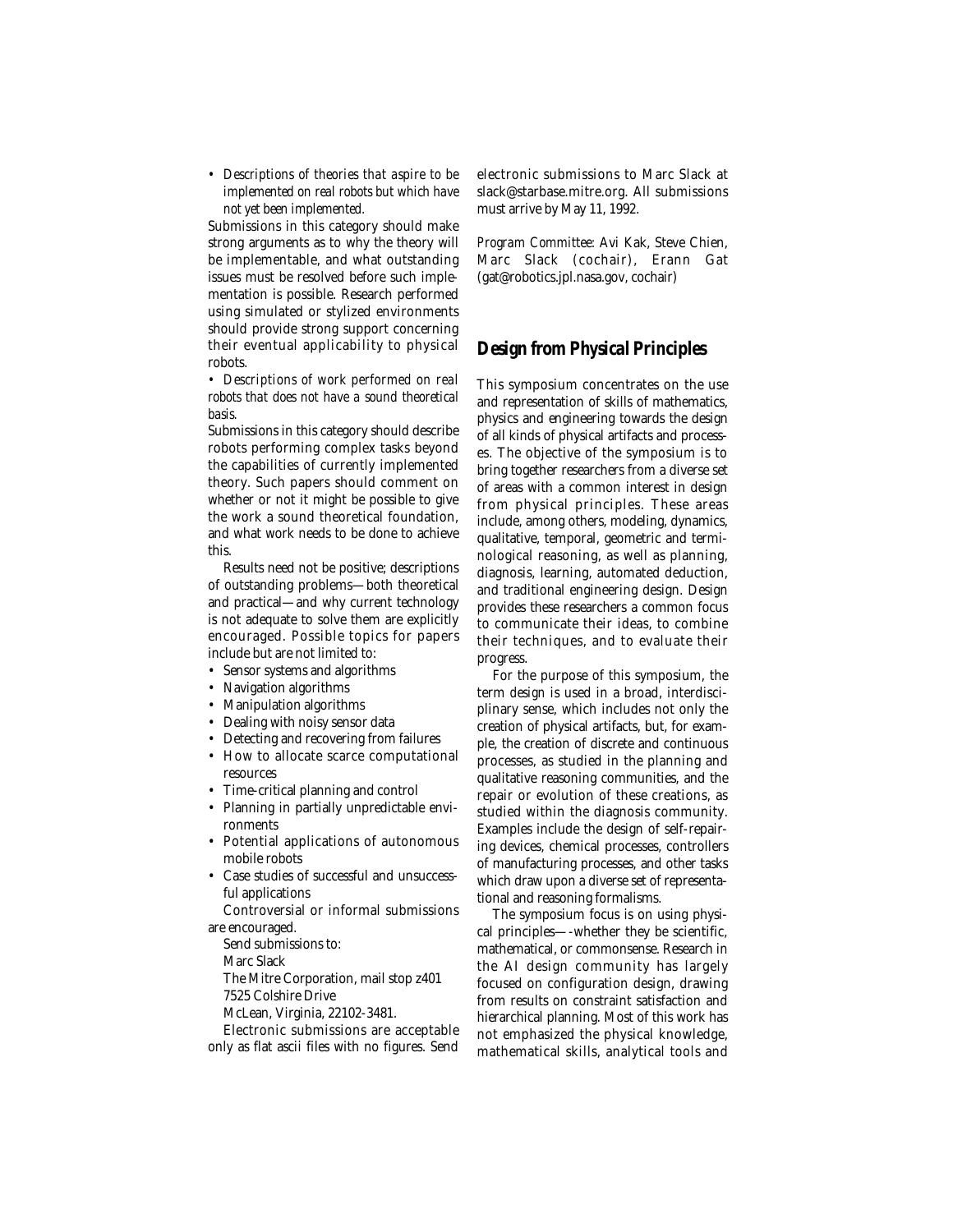commonsense reasoning that comprise a significant component of a designer's abilities. Conversely, areas of AI that deal with core representation and reasoning, such as commonsense reasoning, qualitative reasoning, model-based reasoning, learning and knowledge representation, sometimes lack focus due to their detachment from particular tasks. These areas, together with others such as geometric reasoning, temporal reasoning, dynamics, diagnosis and planning can substantially contribute to the task of design, as they have made substantial progress towards formalizing the use of physical principles.

The symposium aims at creating the appropriate synergy by providing a focused forum for cross-communication. The design community will be served by exposing it to the sophisticated set of reasoning techniques and mathematical tools currently available. The core reasoning communities will be served by providing them with a task which allows them to focus and evaluate their efforts, as well as to provide them with an infusion of new problems, representations and reasoning skills related to design.

All interested participants should submit four copies of a one- to four-page abstract of research interest, focusing on contributions to the topic of the workshop. In addition, researchers wishing to make a presentation should submit four copies of a technical paper of up to about eleven pages, describing completed research or work in progress. We will not insist on new, previously unpublished research, although there will be a preference towards having new material presented. Submissions should be sent no later than May 11, 1992 to:

Brian Williams XEROX Palo Alto Research Center 3333 Coyote Hill Road Palo Alto, CA 94304 bwilliams@parc.xerox.com FAX: 415-812-4334

*Program Committee:* Brian Williams, Xerox Parc (cochair); Leo Joskowicz, IBM Research (cochair); Tom Dean, Brown University; Jon Cagan, Carnegie Mellon University.

#### *Intelligent Scientific Computation*

The purpose of this symposium is to identify the scope of contributions that AI has and might make to scientific computing and vice versa. By *scientific computing,* we mean the practical application of computer programs to solve difficult real-world problems such as the super-computer-sized grand challenges (e.g., forecasting severe weather events, predicting superconductors, or energy conservation and turbulent combustion, as proposed in the Office of Science and Technology report "Grand Challenges: High Performance Computing and Communications"). These problems often involve the formulation and use of mathematical models in the form of differential equations. We include also the significant improvement of solution techniques or solution time for engineering problems routinely tackled today, such as seismic modeling or ship design. We use the term *scientific computation* broadly to include engineering computation as well. Although purely theoretical work on small, highly distilled toy problems is interesting and useful in its own right, we exclude such work from the scope of this symposium unless it also is applied to solving hard engineering and scientific problems.

The result of the symposium should, at a minimum, (1) familiarize AI researchers with the types of problems faced in scientific computing and the work to date addressing the problems by those outside as well as in AI; and (2) familiarize those outside AI with the contributions, past and potential, from AI. In addition, we would like to explore ideas about what further leverage could be gained in future research by specifying well defined interfaces between (quasi) independent components of solution tools, by documenting or standardizing knowledge bases in enough detail to reuse them or reimplement them quickly, and by working with the targeted user community early enough to understand the problems and gain acceptance for the approaches.

Appropriate topics include descriptions of research, completed or in progress, on the application of AI techniques to the various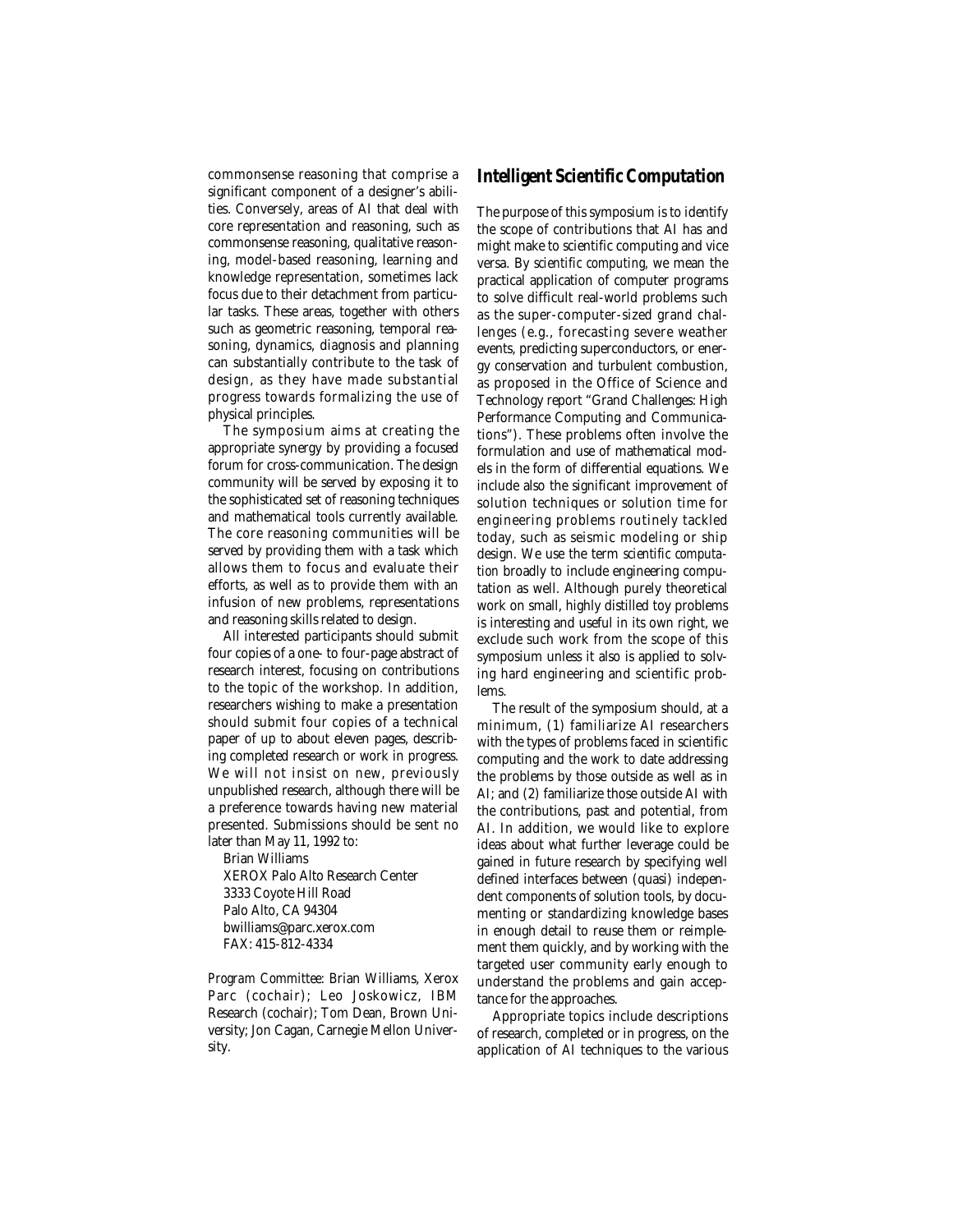phases of scientific and engineering computing (e.g., problem definition, solution formulation, software construction, experimentation, analysis, or revision). Equally important are summaries of work from technologies other than AI that impact on the role of AI in scientific computing.

We encourage the submission of summaries of a related technology such as symbolic manipulation systems, compiler optimization, vectorizing/parallelization tools, scientific databases, shared knowledge representations, or numerical libraries. Such a presentation could summarize the current state of the art, the strengths and weaknesses of the approach, and speculate on how that technology could help, replace, or benefit from related AI approaches. Alternatively, a submission might describe contributions of scientific computing to AI, such as a good application problem to work on, or an alternative model of intelligent behavior.

Submissions on intelligent scientific computing should address aspects such as:

- Specifying specific instances of problems to be solved (e.g., by equations, geometries, construction from primitive components, formal languages, domain-specific languages)
- Solution techniques (applying numerical approximations, symbolic manipulation, problem reformulation or specialization, program synthesis, special-purpose simulation generators, adaptive control of the simulation/analysis, knowledge-based methods)
- Representing knowledge of physics (directed at scientific computing tools)
- Software issues such as performance and reliability, modifying models and algorithms, recording design rationales, documentation, and validation
- Visualization or interpretation of results
- Experiment guidance and management (parameter set up, model/data management, computational steering, results maintenance/tracking)

Submissions can describe implemented systems for directly setting up or answering specific questions, simulating classes of problems, or synthesizing programs that solve the problem. Live demos or videotapes

may be appropriate for implemented systems.

Submissions of AI approaches should note the competing technologies and should address the specific contribution of the AI approach: Does it enable problems to be set up or solved more efficiently? Does it enable the solution of more difficult problems? Does it interface to or replace existing technologies such as libraries of numerical routines? In considering all submissions describing the use of symbolic techniques, we will use criteria such as the following. Does the submission demonstrate how its techniques significantly facilitate complex numerical computing? What phase(s) of the scientific computation process is (are) being addressed? Is the work being done in the context of a realistic science or engineering problem? If a technique claims to replace numeric computing by symbolic reasoning, has the result been demonstrated to be acceptable to a user who would normally use numeric computing? Surveys of the utility of some of these areas might be more useful than details on specific implementations.

The symposium will most likely be organized around half a dozen topics, determined by the submissions, with each session consisting of a few brief presentations followed by a discussant and then general discussion. Some sessions will allow for long discussion periods.

Potential participants should submit a two- or three-page summary of past and current work in the area organized around the aspects described above. Although a list of related publications should be included, the text description should be thematic rather than simply chronological. In addition, submissions should include a one- or two-page description of a critical issue that the author(s) would like to see addressed by the symposium, including a description of any presentations the author(s) would be willing to make. Additional supporting material in the form of copies of previous papers or extended abstracts is optional.

Submit either email (ascii or LaTeX) source or four paper copies to be received by May 11, 1992 to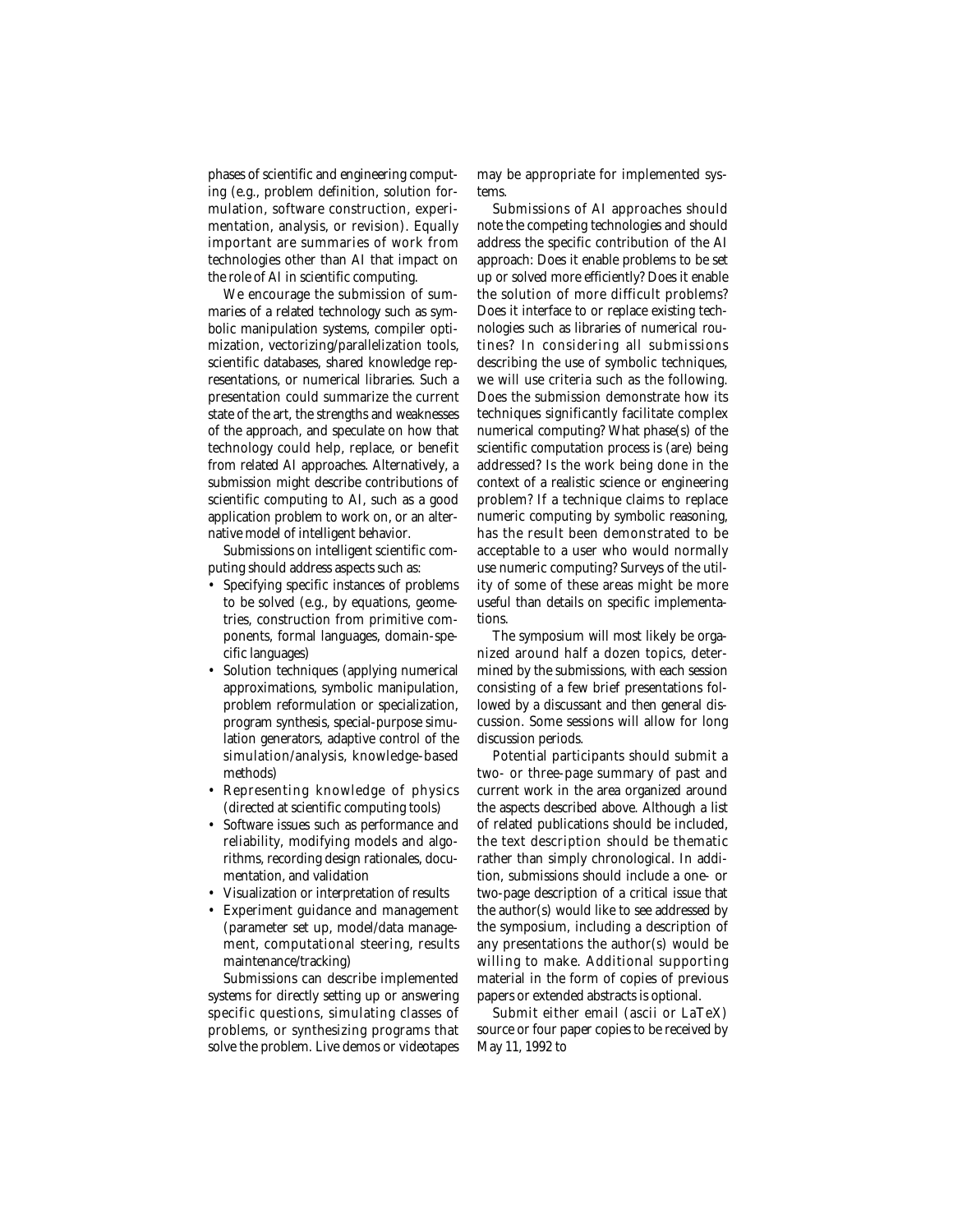Elaine Kant Schlumberger Laboratory for Computer Science P.O. Box 200015 Austin, TX 78720-0015

Email: kant@slcs.slb.com Phone: 512-331-3737 Fax: 512-331-3760

*Program Committee:* Elaine Kant, Schlumberger Laboratory for Computer Science (kant@slcs.slb.com); Richard Keller, NASA Ames Research Center (keller@ptolemy. arc.nasa.gov); Stanly Steinberg, University of New Mexico, (stanly@crunch.unm.edu).

## *Issues in Description Logics: Users Meet Developers*

During the 1980s, a branch of the knowledge representation community developed a specialized class of logics known either as terminological logics or description logics (DLs). Numerous implementations of these logics have emerged, along with a substantial body of theoretical work. This workshop is intended to bring together developers of description logic systems with users of these systems. We are looking for issues and ideas that provide new ways of viewing the existing DL paradigm, comment on proper ways to apply the paradigm, or describe representational extensions or alternatives that complement a DL reasoner.

We plan to adopt a workshop environment—during the discussions individuals will be given an opportunity to present their views, but there will be no timetable of presentations. We are soliciting position papers for the following areas:

*• Theory meets practice:* Putting DL theory into practice means building a reasoner (i.e., a classifier and recognizer), and then adding anything else necessary to make the system useful. In some cases (e.g., the semantics of retraction), there seems to be reasonable agreement on how to implement the desired functionality, while for others (e.g., roleclosing constructs, managing inconsistency)

there is considerable disagreement. We specifically invite discussion on structural subsumption classifier architectures with regard to issues of completeness, characterizability, and performance.

*• Methodological principles:* A general and formal methodology for building knowledge bases using DLs has yet to be developed. Such a methodology should try to address questions such as: What constitutes a good Tbox? Could we define a style checker for a terminological knowledge base? Do constraints belong inside or outside of primitive definitions? Is there a difference between a role and a binary predicate, and if so, what is it? Can we recapture what was lost when we moved from frame representations to terminological concepts and descriptions?

*• Representational extensions:* This topic includes extensions that make a DL more expressive or make it simpler to say things in the logic, but that stay within or close to the boundaries of standard logic. Possible issues for discussion include generalized or alternative notions of inheritance (e.g., part-of inheritance), reification, second-order (meta-level) reasoning, temporal reasoning, and representations of specialized classes of objects (e.g., sets and sequences). In all cases, the extension should not violate the essential character of a DL. However, identifying this essential character could itself be a topic of discussion.

• Integration with other reasoning paradigms: Under this topic we consider the juxtaposition of the DL paradigm with other non-logical or non-classical forms of reasoning. We are specifically interested in systems that interface a DL classifier and some form of approximate reasoner (note: merely \*extending\* a classifier to perform plausible reasoning is less interesting). Another appropriate topic is the integration of a DL classifier with a planning system.

We are specifically looking for position papers that express *opinions* on the right way to design some aspect(s) of a DL-based KR language or system. Authors should include a brief rationale supporting each of their positions. We are as much interested in the why as in the what. Statements such as "I am interested in talking about X" or "My lan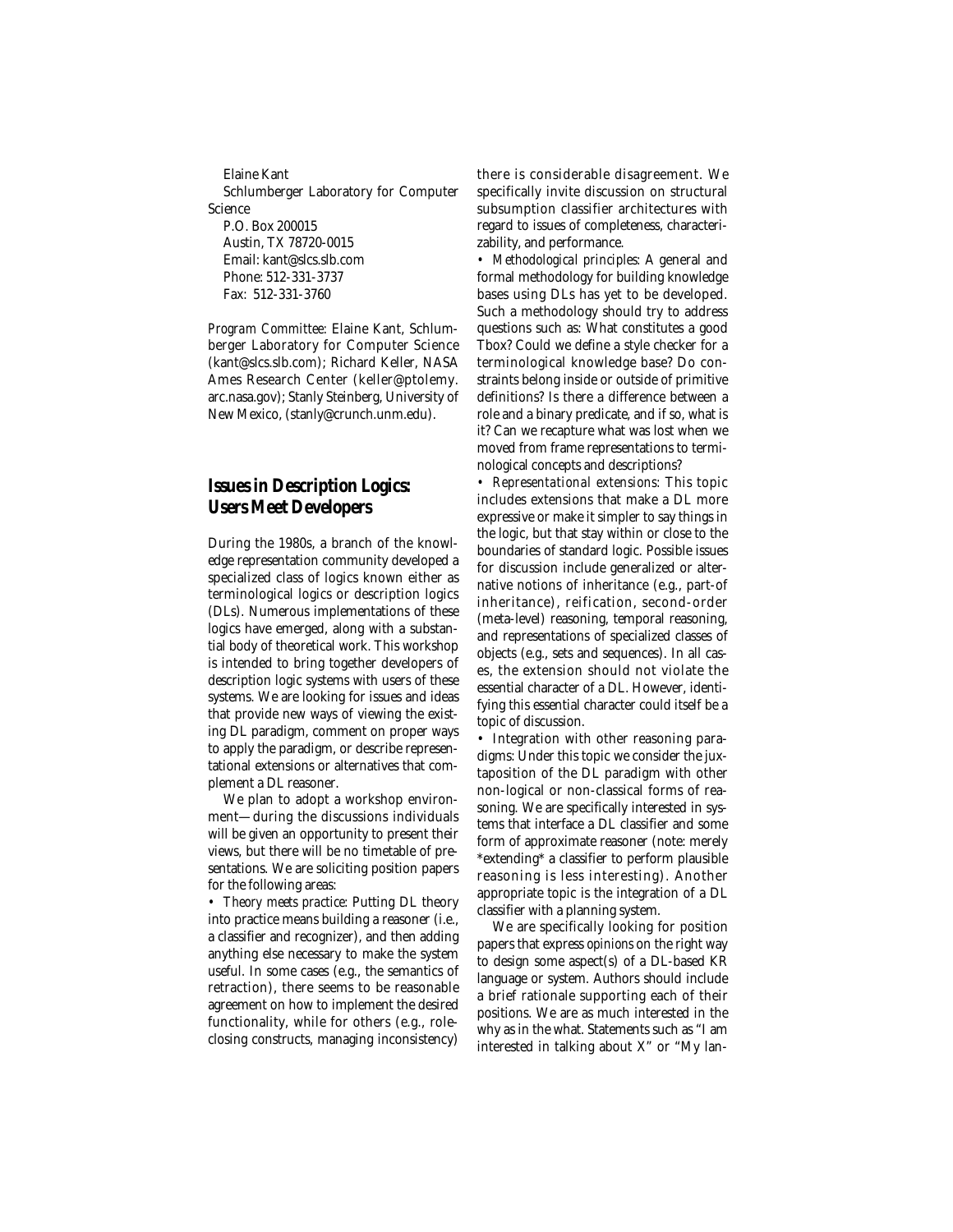guage looks like this" are *not* what we are looking for. For each session, we hope to identify a pair of speakers with semi-opposing viewpoints to make introductory statements at the start of the session. The progress of the remainder of a session will be guided by a session moderator. Attendees will be given a chance to present a few slides backing their particular viewpoint at the time it becomes relevant within the discussion.

The recommended length for papers is between 500 and 2000 words. Each paper should have a single author. We will circulate accepted electronic versions to all participants prior to the workshop. Electronic submissions are preferred, and should be sent to macgregor@isi.edu by May 11, 1992. If electronic mail is unavailable, four paper copies should be submitted to:

Robert MacGregor

USC/Information Sciences Institute 4676 Admiralty Way Marina del Rey, CA 90292-6695

*Program Committee:* Robert MacGregor (chair), Deborah McGuinness, Eric Mays, Tom Russ.

# *Probabilistic Approaches to Natural Language*

Recently there has been a resurgence of interest in probabilistic methods in AI, spurred by technical developments which have made these methods more practical. Bayesian and decision-theoretic approaches have been facilitated by the development of graphical representations such as belief (or Bayesian) networks, and influence diagrams. Learning approaches have been promoted by new developments in statistical learning (particularly hidden Markov models). These methods all offer hopes to address problems of brittleness and knowledge representation in natural language processing. Each has its own special strengths, however. Bayesian approaches have a clear conceptual framework and powerful representations, but must still be knowledge-engineered, rather than trained. Hidden Markov models have a clear conceptual framework and the ability to learn, but structure must be given, and the model is weak.

This symposium will bring together researchers applying both of these probabilistic methods in order to share perspectives. We intend that the discussion will emphasize reviews of the current state of the art and views of the most promising lines of research.

Of particular interest are novel applications of statistical and Bayesian techniques, systems which add more complicated knowledge representations to statistical methods or adaptive Bayesian methods. We are also interested in research where Bayesian and statistical methods are use to solve foundational issues in knowledge representation, natural language semantics and acquisition of semantic representations.

Some examples of such research are:

- The use of statistical methods to extract information from text.
- Combining primary source evidence from large corpora with dictionary knowledge for various applications, including part of speech tagging, sense discrimination/disambiguation, and bilingual word/phrase matching.
- Using Bayesian methods to implement abductive approaches to NL interpretation.
- Probabilistic approaches to machine translation.
- Combining high-level knowledge with low-level speech recognition.
- Indexing and retrieval of concepts from text.

Those wishing to attend the symposium should submit a one-page statement of research interests and accomplishments, and a bibliography of selected publications. Those wishing to present their work for discussion should submit, in addition, an extended abstract of no more than four pages.

Potential participants should submit these materials by electronic mail to rpg@cs.tulane.edu. If this is for some reason impossible, four copies of a printed docu